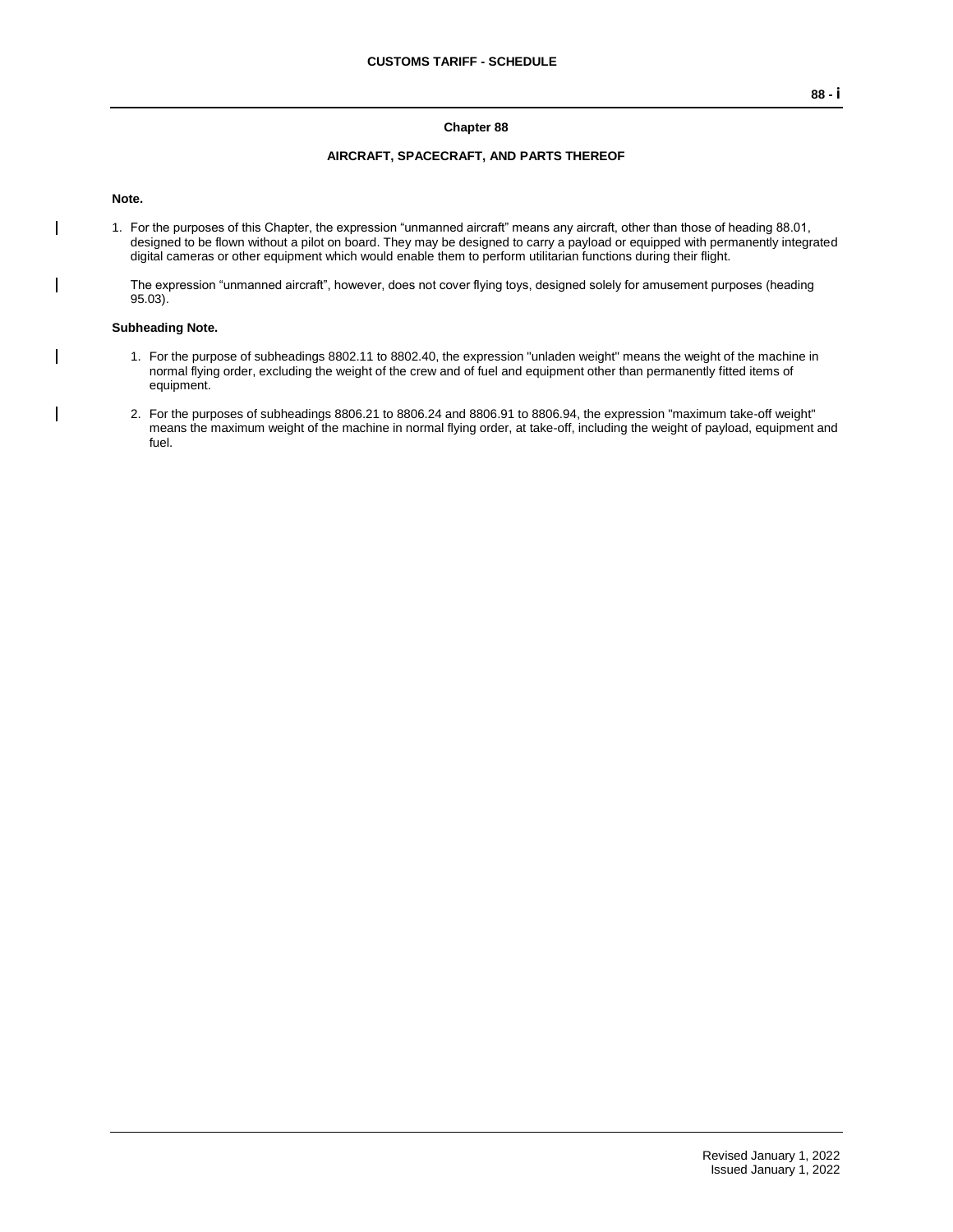# **CUSTOMS TARIFF - SCHEDULE**

| <b>Tariff</b><br>Item     | <b>SS</b> | <b>Description of Goods</b>                                                                                                                                                              | Unit of<br>Meas.                       | <b>MFN</b><br><b>Tariff</b> | <b>Applicable</b><br><b>Preferential Tariffs</b>                                                                            |
|---------------------------|-----------|------------------------------------------------------------------------------------------------------------------------------------------------------------------------------------------|----------------------------------------|-----------------------------|-----------------------------------------------------------------------------------------------------------------------------|
| 8801.00                   |           | Balloons and dirigibles; gliders, hang gliders and other non-powered<br>aircraft.                                                                                                        |                                        |                             |                                                                                                                             |
|                           |           | 8801.00.10 00 - - - Captive balloons                                                                                                                                                     | <b>NMB</b>                             | 11%                         | CCCT, LDCT, GPT, UST,<br>MXT, CIAT, CT, CRT, IT,<br>NT, SLT, PT, COLT, JT,<br>PAT, HNT, KRT, CEUT,<br>UAT, CPTPT, UKT: Free |
| 8801.00.90 00 - - - Other |           |                                                                                                                                                                                          | <b>NMB</b>                             | Free                        | CCCT, LDCT, GPT, UST,<br>MXT, CIAT, CT, CRT, IT,<br>NT, SLT, PT, COLT, JT,<br>PAT, HNT, KRT, CEUT,<br>UAT, CPTPT, UKT: Free |
| 88.02                     |           | Other aircraft (for example, helicopters, aeroplanes), except unmanned<br>aircraft of heading 88.06; spacecraft (including satellites) and suborbital<br>and spacecraft launch vehicles. |                                        |                             |                                                                                                                             |
| 8802.11.00                |           | -Helicopters:<br>- -Of an unladen weight not exceeding 2,000 kg                                                                                                                          |                                        | Free                        | CCCT, LDCT, GPT, UST,<br>MXT, CIAT, CT, CRT, IT,<br>NT, SLT, PT, COLT, JT,<br>PAT, HNT, KRT, CEUT,<br>UAT, CPTPT, UKT: Free |
|                           |           | - - - - - New:<br>15 - - - - - - Of an unladen weight exceeding 998 kg but not exceeding 2,000 kg                                                                                        | <b>NMB</b><br><b>NMB</b><br><b>NMB</b> |                             |                                                                                                                             |
| 8802.12.00                |           | - - Of an unladen weight exceeding 2,000 kg                                                                                                                                              |                                        | Free                        | CCCT, LDCT, GPT, UST,<br>MXT, CIAT, CT, CRT, IT,<br>NT, SLT, PT, COLT, JT,<br>PAT, HNT, KRT, CEUT,<br>UAT, CPTPT, UKT: Free |
|                           |           |                                                                                                                                                                                          | <b>NMB</b><br>NMB                      |                             |                                                                                                                             |
|                           |           | 8802.20.00 00 -Airplanes and other aircraft, of an unladen weight not exceeding 2,000<br>kg                                                                                              | <b>NMB</b>                             | Free                        | CCCT, LDCT, GPT, UST,<br>MXT, CIAT, CT, CRT, IT,<br>NT, SLT, PT, COLT, JT,<br>PAT, HNT, KRT, CEUT,<br>UAT, CPTPT, UKT: Free |
| 8802.30.00                |           | -Airplanes and other aircraft, of an unladen weight exceeding 2,000 kg<br>but not exceeding 15,000 kg                                                                                    |                                        | Free                        | CCCT, LDCT, GPT, UST,<br>MXT, CIAT, CT, CRT, IT,<br>NT, SLT, PT, COLT, JT,<br>PAT, HNT, KRT, CEUT,<br>UAT, CPTPT, UKT: Free |
|                           |           | - - - - -New:<br>16 - - - - - - Multiple engine airplanes, of an unladen weight exceeding 2,000 kg                                                                                       | <b>NMB</b>                             |                             |                                                                                                                             |

 $\mathbf I$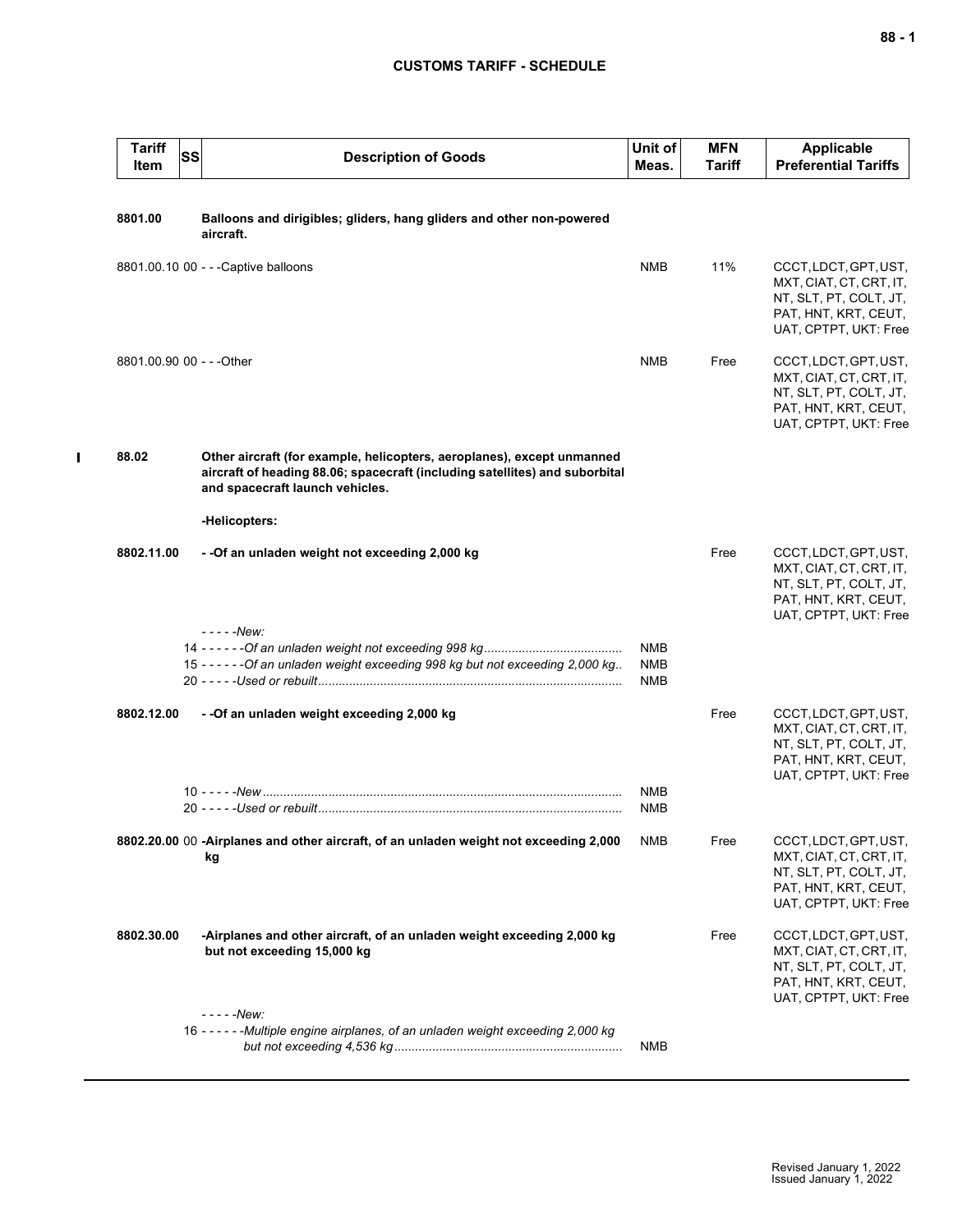| <b>Tariff</b><br><b>Item</b> | <b>SS</b> | <b>Description of Goods</b>                                                                                         | Unit of<br>Meas.         | <b>MFN</b><br>Tariff | Applicable<br><b>Preferential Tariffs</b>                                                                                   |
|------------------------------|-----------|---------------------------------------------------------------------------------------------------------------------|--------------------------|----------------------|-----------------------------------------------------------------------------------------------------------------------------|
|                              |           | 17 - - - - - - Multiple engine airplanes, of an unladen weight exceeding 4,536 kg                                   |                          |                      |                                                                                                                             |
|                              |           |                                                                                                                     | <b>NMB</b>               |                      |                                                                                                                             |
|                              |           |                                                                                                                     | <b>NMB</b><br><b>NMB</b> |                      |                                                                                                                             |
|                              |           |                                                                                                                     |                          |                      |                                                                                                                             |
| 8802.40.00                   |           | -Airplanes and other aircraft, of an unladen weight exceeding 15,000 kg                                             |                          | Free                 | CCCT, LDCT, GPT, UST,<br>MXT, CIAT, CT, CRT, IT,<br>NT, SLT, PT, COLT, JT,<br>PAT, HNT, KRT, CEUT,<br>UAT, CPTPT, UKT: Free |
|                              |           | $---New:$                                                                                                           |                          |                      |                                                                                                                             |
|                              |           |                                                                                                                     | <b>NMB</b>               |                      |                                                                                                                             |
|                              |           |                                                                                                                     | <b>NMB</b>               |                      |                                                                                                                             |
|                              |           |                                                                                                                     | <b>NMB</b>               |                      |                                                                                                                             |
|                              |           | 8802.60.00 00 -Spacecraft (including satellites) and suborbital and spacecraft launch<br>vehicles                   | <b>NMB</b>               | Free                 | CCCT, LDCT, GPT, UST,<br>MXT, CIAT, CT, CRT, IT,<br>NT, SLT, PT, COLT, JT,<br>PAT, HNT, KRT, CEUT,<br>UAT, CPTPT, UKT: Free |
| 8804.00                      |           | Parachutes (including dirigible parachutes and paragliders) and                                                     |                          |                      |                                                                                                                             |
|                              |           | rotochutes; parts thereof and accessories thereto.                                                                  |                          |                      |                                                                                                                             |
|                              |           | 8804.00.10 00 - - - Parachutes (including dirigible parachutes) and rotochutes                                      | NMB                      | 15.5%                | CCCT, LDCT, UST,<br>MXT, CIAT, CT, CRT, IT,<br>NT, SLT, PT, COLT, JT,<br>PAT, HNT, KRT, CEUT,<br>UAT, CPTPT, UKT: Free      |
|                              |           | 8804.00.20 00 - - - Parts and accessories for parachutes (including dirigible parachutes) and<br>rotochutes         |                          | 3%                   | CCCT, LDCT, GPT, UST,<br>MXT, CIAT, CT, CRT, IT,<br>NT, SLT, PT, COLT, JT,<br>PAT, HNT, KRT, CEUT,<br>UAT, CPTPT, UKT: Free |
|                              |           | 8804.00.30 00 - - - Paragliders; parts thereof and accessories thereto                                              |                          | Free                 | CCCT, LDCT, GPT, UST,<br>MXT, CIAT, CT, CRT, IT,<br>NT, SLT, PT, COLT, JT,<br>PAT, HNT, KRT, CEUT,<br>UAT, CPTPT, UKT: Free |
| 88.05                        |           | Aircraft launching gear; deck-arrestor or similar gear; ground flying<br>trainers; parts of the foregoing articles. |                          |                      |                                                                                                                             |

 $\mathbf{I}$ 

 $\blacksquare$ 

 $\mathbf{I}$ 

 $\mathbf{I}$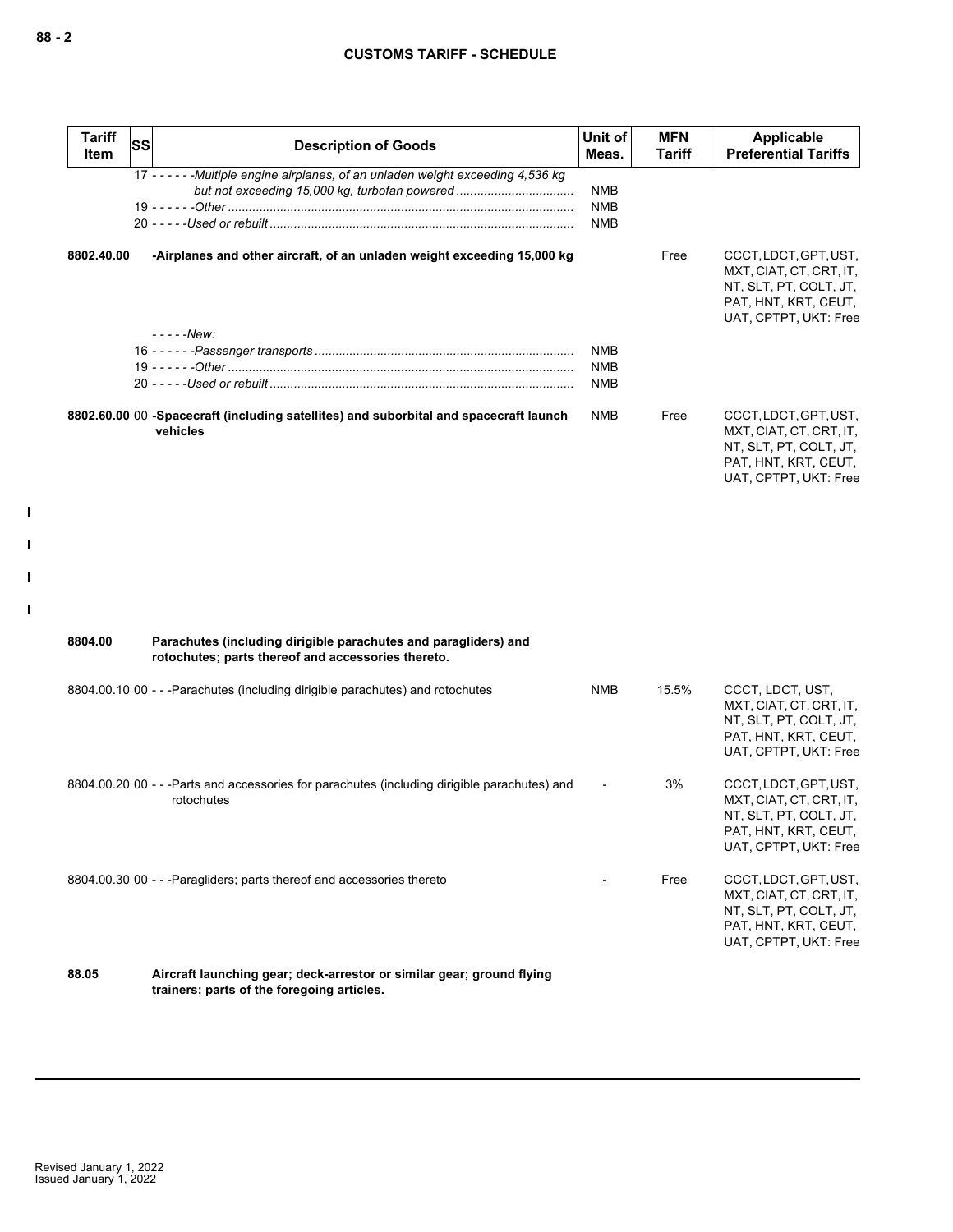| <b>Tariff</b><br>Item   | SS | <b>Description of Goods</b>                                                                                  | Unit of<br>Meas. | <b>MFN</b><br><b>Tariff</b> | <b>Applicable</b><br><b>Preferential Tariffs</b>                                                                            |
|-------------------------|----|--------------------------------------------------------------------------------------------------------------|------------------|-----------------------------|-----------------------------------------------------------------------------------------------------------------------------|
|                         |    | 8805.10.00 00 -Aircraft launching gear and parts thereof; deck-arrestor or similar gear<br>and parts thereof |                  | Free                        | CCCT, LDCT, GPT, UST,<br>MXT, CIAT, CT, CRT, IT,<br>NT, SLT, PT, COLT, JT,<br>PAT, HNT, KRT, CEUT,<br>UAT, CPTPT, UKT: Free |
|                         |    | -Ground flying trainers and parts thereof:                                                                   |                  |                             |                                                                                                                             |
|                         |    | 8805.21.00 00 - - Air combat simulators and parts thereof                                                    |                  | Free                        | CCCT, LDCT, GPT, UST,<br>MXT, CIAT, CT, CRT, IT,<br>NT, SLT, PT, COLT, JT,<br>PAT, HNT, KRT, CEUT,<br>UAT, CPTPT, UKT: Free |
| 8805.29.00 00 - - Other |    |                                                                                                              |                  | Free                        | CCCT, LDCT, GPT, UST,<br>MXT, CIAT, CT, CRT, IT,<br>NT, SLT, PT, COLT, JT,<br>PAT, HNT, KRT, CEUT,<br>UAT, CPTPT, UKT: Free |
| 88.06                   |    | Unmanned aircraft.                                                                                           |                  |                             |                                                                                                                             |
|                         |    | 8806.10.00 00 -Designed for the carriage of passengers                                                       | <b>NMB</b>       | Free                        | CCCT, LDCT, GPT, UST,<br>MXT, CIAT, CT, CRT, IT,<br>NT, SLT, PT, COLT, JT,<br>PAT, HNT, KRT, CEUT,<br>UAT, CPTPT, UKT: Free |
|                         |    | -Other, for remote-controlled flight only:                                                                   |                  |                             |                                                                                                                             |
|                         |    | 8806.21.00 00 - - With maximum take-off weight not more than 250 g                                           | <b>NMB</b>       | Free                        | CCCT, LDCT, GPT, UST,<br>MXT, CIAT, CT, CRT, IT,<br>NT, SLT, PT, COLT, JT,<br>PAT, HNT, KRT, CEUT,<br>UAT, CPTPT, UKT: Free |
|                         |    | 8806.22.00 00 - - With maximum take-off weight more than 250 g but not more than 7 kg                        | NMB              | Free                        | CCCT, LDCT, GPT, UST,<br>MXT, CIAT, CT, CRT, IT,<br>NT, SLT, PT, COLT, JT,<br>PAT, HNT, KRT, CEUT,<br>UAT, CPTPT, UKT: Free |
|                         |    | 8806.23.00 00 - - With maximum take-off weight more than 7 kg but not more than 25 kg NMB                    |                  | Free                        | CCCT, LDCT, GPT, UST,<br>MXT, CIAT, CT, CRT, IT,<br>NT, SLT, PT, COLT, JT,<br>PAT, HNT, KRT, CEUT,<br>UAT, CPTPT, UKT: Free |
|                         |    | 8806.24.00 00 - - With maximum take-off weight more than 25 kg but not more than 150<br>kg                   | NMB              | Free                        | CCCT, LDCT, GPT, UST,<br>MXT, CIAT, CT, CRT, IT,<br>NT, SLT, PT, COLT, JT,<br>PAT, HNT, KRT, CEUT,<br>UAT, CPTPT, UKT: Free |

 $\mathbf{I}$ 

 $\mathbf{I}$ 

 $\blacksquare$ 

 $\mathbf{I}$ 

 $\mathbf{I}$ 

 $\mathbf{I}$ 

 $\mathbf{I}$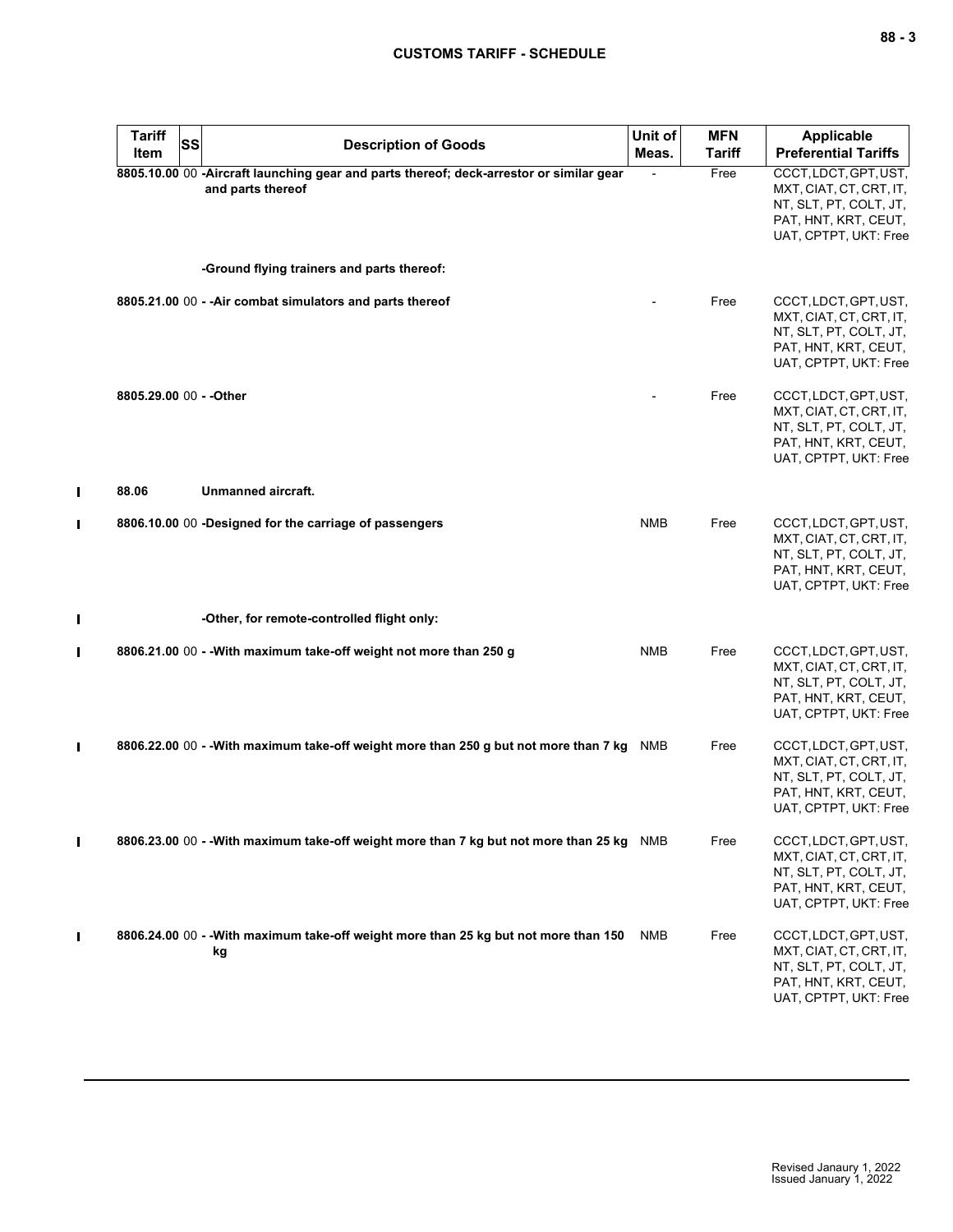|                | <b>Tariff</b><br>SS<br>Item | <b>Description of Goods</b>                                                                | Unit of<br>Meas. | <b>MFN</b><br><b>Tariff</b> | <b>Applicable</b><br><b>Preferential Tariffs</b>                                                                            |
|----------------|-----------------------------|--------------------------------------------------------------------------------------------|------------------|-----------------------------|-----------------------------------------------------------------------------------------------------------------------------|
| $\blacksquare$ | 8806.29.00 00 - - Other     |                                                                                            | <b>NMB</b>       | Free                        | CCCT, LDCT, GPT, UST,<br>MXT, CIAT, CT, CRT, IT,<br>NT, SLT, PT, COLT, JT,<br>PAT, HNT, KRT, CEUT,<br>UAT, CPTPT, UKT: Free |
| I              |                             | -Other:                                                                                    |                  |                             |                                                                                                                             |
| П              |                             | 8806.91.00 00 - - With maximum take-off weight not more than 250 g                         | <b>NMB</b>       | Free                        | CCCT, LDCT, GPT, UST,<br>MXT, CIAT, CT, CRT, IT,<br>NT, SLT, PT, COLT, JT,<br>PAT, HNT, KRT, CEUT,<br>UAT, CPTPT, UKT: Free |
| I              |                             | 8806.92.00 00 - - With maximum take-off weight more than 250 g but not more than 7 kg      | NMB              | Free                        | CCCT, LDCT, GPT, UST,<br>MXT, CIAT, CT, CRT, IT,<br>NT, SLT, PT, COLT, JT,<br>PAT, HNT, KRT, CEUT,<br>UAT, CPTPT, UKT: Free |
| $\mathbf I$    |                             | 8806.93.00 00 - -With maximum take-off weight more than 7 kg but not more than 25 kg       | <b>NMB</b>       | Free                        | CCCT, LDCT, GPT, UST,<br>MXT, CIAT, CT, CRT, IT,<br>NT, SLT, PT, COLT, JT,<br>PAT, HNT, KRT, CEUT,<br>UAT, CPTPT, UKT: Free |
| $\blacksquare$ |                             | 8806.94.00 00 - - With maximum take-off weight more than 25 kg but not more than 150<br>kg | NMB              | Free                        | CCCT, LDCT, GPT, UST,<br>MXT, CIAT, CT, CRT, IT,<br>NT, SLT, PT, COLT, JT,<br>PAT, HNT, KRT, CEUT,<br>UAT, CPTPT, UKT: Free |
| $\blacksquare$ | 8806.99.00 00 - - Other     |                                                                                            | <b>NMB</b>       | Free                        | CCCT, LDCT, GPT, UST,<br>MXT, CIAT, CT, CRT, IT,<br>NT, SLT, PT, COLT, JT,<br>PAT, HNT, KRT, CEUT,<br>UAT, CPTPT, UKT: Free |
| П              | 88.07                       | Parts of goods of heading 88.01, 88.02 or 88.06.                                           |                  |                             |                                                                                                                             |
| $\blacksquare$ |                             | 8807.10.00 00 -Propellers and rotors and parts thereof                                     |                  | Free                        | CCCT, LDCT, GPT, UST,<br>MXT, CIAT, CT, CRT, IT,<br>NT, SLT, PT, COLT, JT,<br>PAT, HNT, KRT, CEUT,<br>UAT, CPTPT, UKT: Free |
| П              |                             | 8807.20.00 00 -Under-carriages and parts thereof                                           |                  | Free                        | CCCT, LDCT, GPT, UST,<br>MXT, CIAT, CT, CRT, IT,<br>NT, SLT, PT, COLT, JT,<br>PAT, HNT, KRT, CEUT,<br>UAT, CPTPT, UKT: Free |
| I              |                             | 8807.30.00 00 -Other parts of aeroplanes, helicopters or unmanned aircraft                 |                  | Free                        | CCCT, LDCT, GPT, UST,<br>MXT, CIAT, CT, CRT, IT,<br>NT, SLT, PT, COLT, JT,<br>PAT, HNT, KRT, CEUT,<br>UAT, CPTPT, UKT: Free |